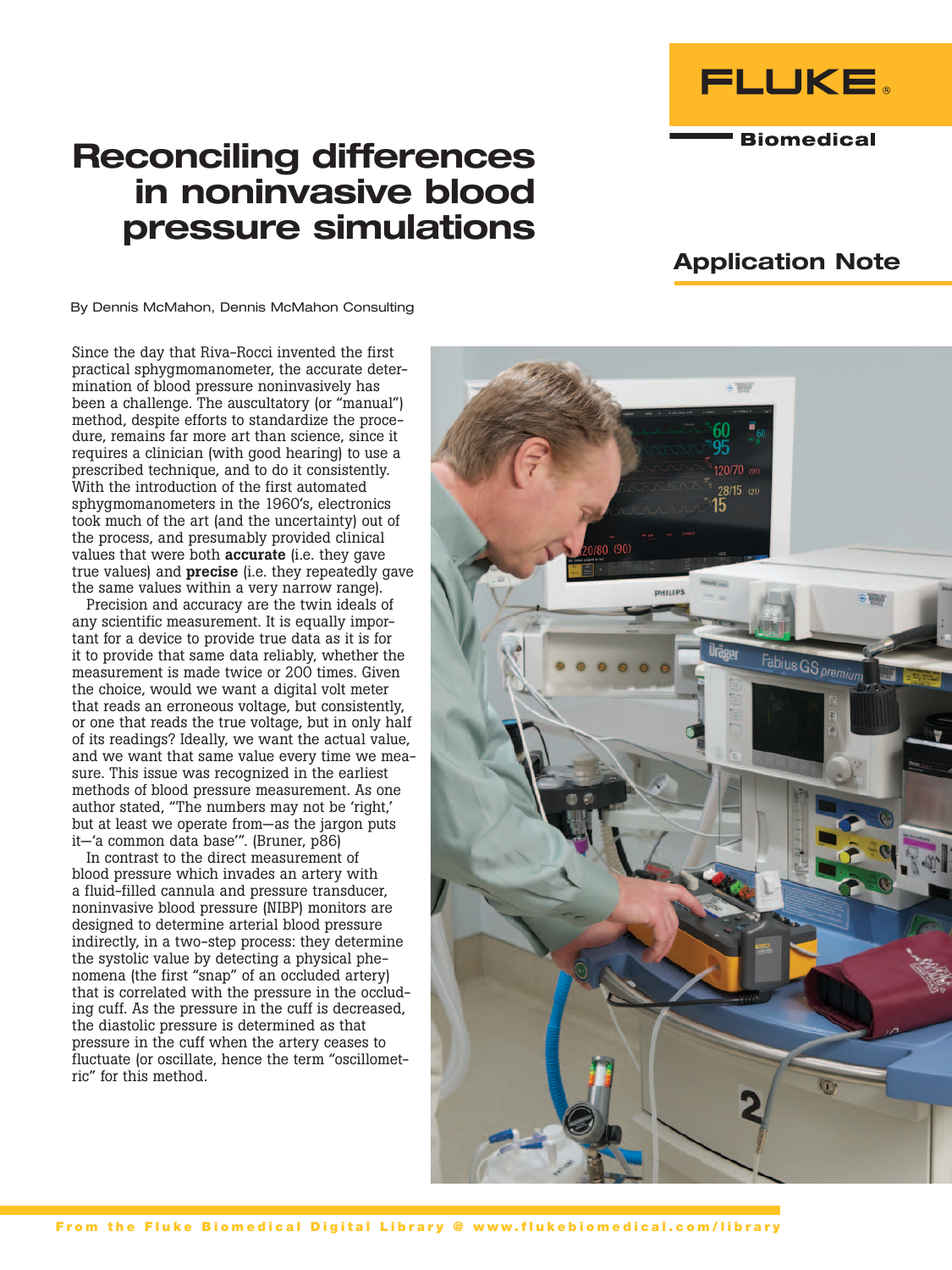

Oscillometry is fraught with many variables that can compromise both accuracy and precision, and they are in two groups:

## **Patient-related**

- Pulse rate
- An irregular rhythm can cause error blood pressure values because an irregular heartbeat generate highly variable pressures between beats
- Pulse volume (how much the vascular volume changes with each pulse)
- Age (neonate, pediatric, adolescent, adult, geriatric)
- Weight (soft tissue affects the transmission of pulses to the cuff)
- Position (supine, sitting, standing)
- Conditions that affect the vascular system (vaso-active drugs, pregnancy, etc)
- Emotional state ("white coat hypertension", trauma, etc)

## **Monitor-related**

- Cuff size, relative to the patient's limb diameter
- Tubing dynamics (inside diameter, elasticity, length (which adds to volume)
- Tubing patency (leaks, usually at the connections)
- Artifact (noise) in the pneumatics or in the test environment
- The algorithm used in the logic circuit:
	- the deflation mode of the cuff in steps or by "bleeding-down"
	- if in steps, what increments? (6 mmHg? 8 mmHg?)
	- determination of the systolic, mean, and diastolic points
	- filtering the changing pressure components from the baseline pressure

This last factor—the algorithm used to control the system and to process the data—is proprietary to each manufacturer of NIBP monitors. Over the past four decades, the various algorithms have been refined to deal with issues in the first models, such as extremes of hypotension, slow pulse rate, and inability to detect weak pulses. Today's monitors are capable of reliably determining blood pressure in almost all clinical scenarios. But they

differ in several key aspects, the most critical of which is the identification of the systolic and diastolic points. Some may use the height of the pressure waveform to mark these points; others may use the slope of the pressure signal:



**Figure 1.** Height/Slope Interpretations for Determining BP from Pulse Amplitude Data.

The differences in algorithm create the differences in values given by the many NIBP monitors on the market, even if all other variables are fixed. So it is difficult to compare accuracy between blood pressure monitors from different manufacturers, but a good monitor should give consistent readings. It should repeatable.

In 1987, the Association for the Advancement of Medical Instrumentation (AAMI) published its Standard for Electronic or Automated Sphygmomanometers, SP-10 \*. In its specification for overall system efficiency, it requires that the difference between the systolic and diastolic values and the "comparison system" should be  $\pm$  5 mmHg, with a standard deviation of no more than 8 mmHg (Section 3.4.2). One standard deviation represents about two-thirds of a population, so two-thirds of a sample population must be within  $5 + 8$  or 13 mmHg; but another 5 % might be as wide as 21 mmHg. The comparison methods they used are both the invasive technique and the auscultatory ("manual") method, based on a large number of independent studies that included a wide range of patients. In effect, both the invasive method and the manual method are used as the "gold standard" against which NIBP monitor performance is referenced.

\*This standard is now harmonized with other standards agencies as ANSI/AAMI?ISO 81060-2 (2009).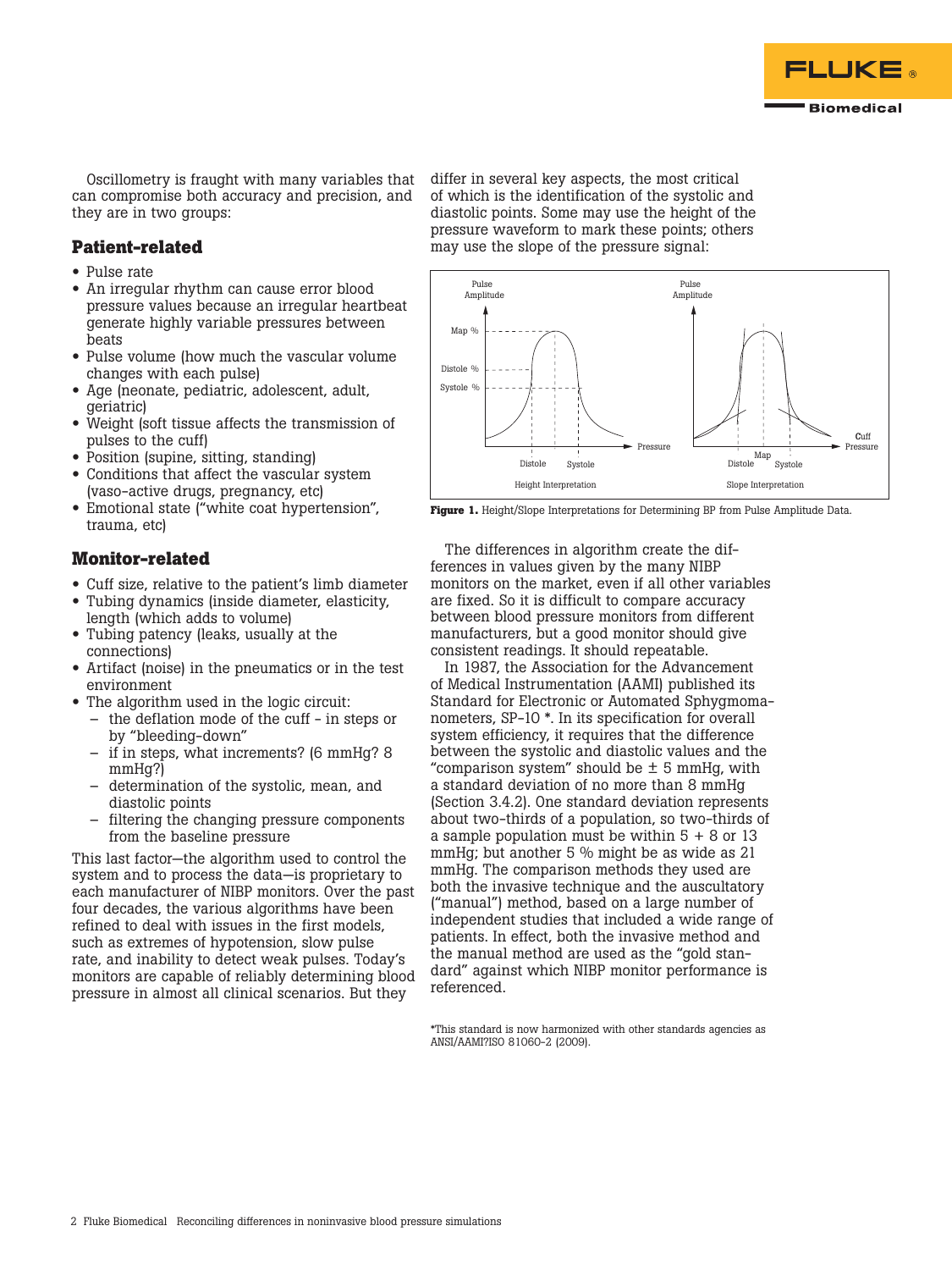

When we are asked to verify the performance of an NIBP monitor with a simulator like the Fluke Biomedical ProSim 4 or ProSim 8 Vital Sign Simulators, all the design factors unique to the unit under test (UUT) will come into play, making it unrealistic to expect values that are identical, or even very close, to our pre-set values on the simulator. (The makers of other patient simulators have issued documents that advise the user of how much variability they have found among different models of NIBP monitor.) What we should expect, however, is precision: we should expect that the values given by the UUT are repeatable for normal and abnormal pressure simulations, even if they vary from the pre-set values. It is worthy of note that the standard for non-invasive automated sphygmomanometers by the International Organization of Legal Metrology (OIML R 16-2) includes this under their definition of a Patient Simulator: Note: This device is not used for testing accuracy but is required in assessing stability of performance. (Section 2.15)

Therefore, the simulator can be used to verify the performance of the blood pressure monitor by documenting the repeatability of the readings obtained. To do that, the simulator itself should generate repeatable signals. The ProSim 4 and ProSim 8 are able to generate repeatable signals within 2 mmHg.

In a brief analysis, it was found that values displayed for systolic and diastolic pressures could vary noticeably between the ProSim 8 and two earlier Fluke Biomedical simulator models (the BP Pump 2 and the Cufflink), but that the values were very repeatable. The one user-variable factor that can explain some of the differences in displayed values was pulse volume. On the ProSim 8, the default value for pulse volume is 1 ml. On other models, the default pulse volume varied with the pre-set from 0.55 ml to 0.75 ml.

## **Recommendations for performance testing an NIBP monitor**

- Be consistent with your setup for all tests
	- Use the same tubing set for connections between UUT, cuff, and simulator
	- Tubing should be flexible but not soft (as latex or Silastic©)
	- Tubing should be only long enough to serve the need, but not excessively long. (Excessive length adds volume to the test system)
- Check the cuff and connectors for leaks
	- The test setup must be absolutely leak-free – Small leaks may not be audible, but will contribute to measurement error
- Use a medium adult size BP cuff, or a rigid chamber of 100 or 500 mL
	- Using an undersized or oversized cuff can result in consistently offset values. This is one of the most common errors with NIBP monitor testing
- If using a cuff, wrap it around a fairly rigid mandrel or cylinder, that has a cross-section that simulates an adult upper arm (8 to 10 cm [3 to 4 in] in diameter)
- During each NIBP cycle, avoid external interference to the setup or cuff
	- Do not bump, shake, or otherwise send extrinsic signals to the test setup
	- Extrinsic noise can interfere with the signal detection of the UUT
- Take three readings for each of three preset BP values (hypertensive, normal, and hypotensive)
	- If any of the three differs significantly from the other two, take additional readings to determine if the UUT is unacceptably imprecise. If the three are consistent but out the specification for accuracy (as stated in the maker's documentation), it should be taken out of service and repaired
	- First readings may be significantly different from the following readings. This occurs when simulated values are changed dramatically from a low pre-set like 60/30 mmHg to a high pre-set such as 200/150 mmHg, because some monitors increase their cuff pressures very gradually to avoid injury to the patient. In that case, discard the first reading. Subsequent readings will be much more accurate and consistent. We recommend that you test from high pressure settings to low settings. Alternatively, cycling the power of the UUT will erase the previous readings from the volatile memory
- Perform tests for system leaks and for overpressure relief valve function